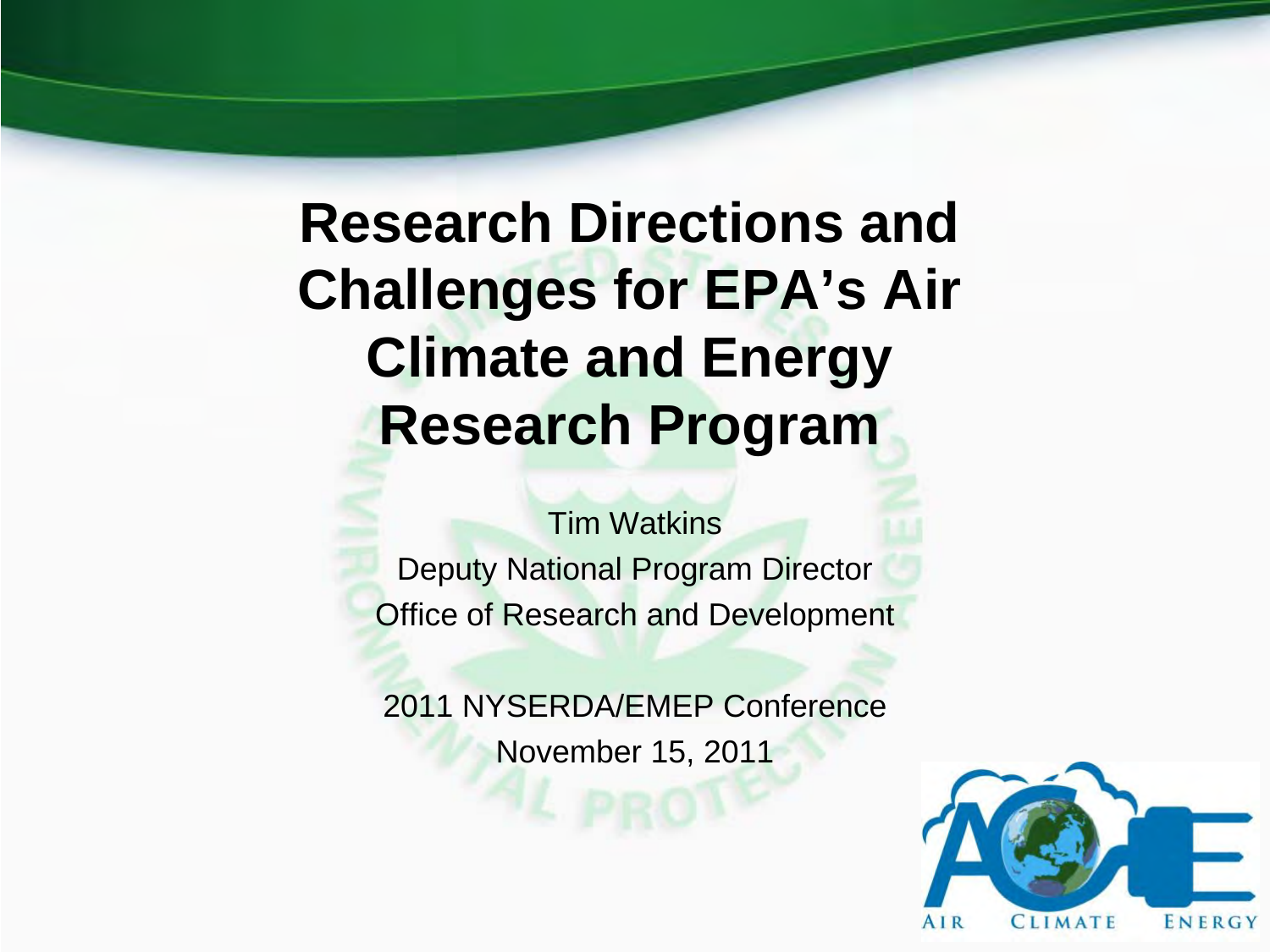New Directions for EPA's Office of Research and Development



- *Sustainability* is the **"true north" that will guide our research and innovation** priorities
- We will create broad sustainability research programs based on *systems thinking*
- We will engage with our *stakeholders* to develop *sustainable solutions* relevant to their needs
- We will engage in *integrated, transdisciplinary* research throughout our portfolio
- We will be a *catalyst* for progress in sustainability in the U.S. and around the world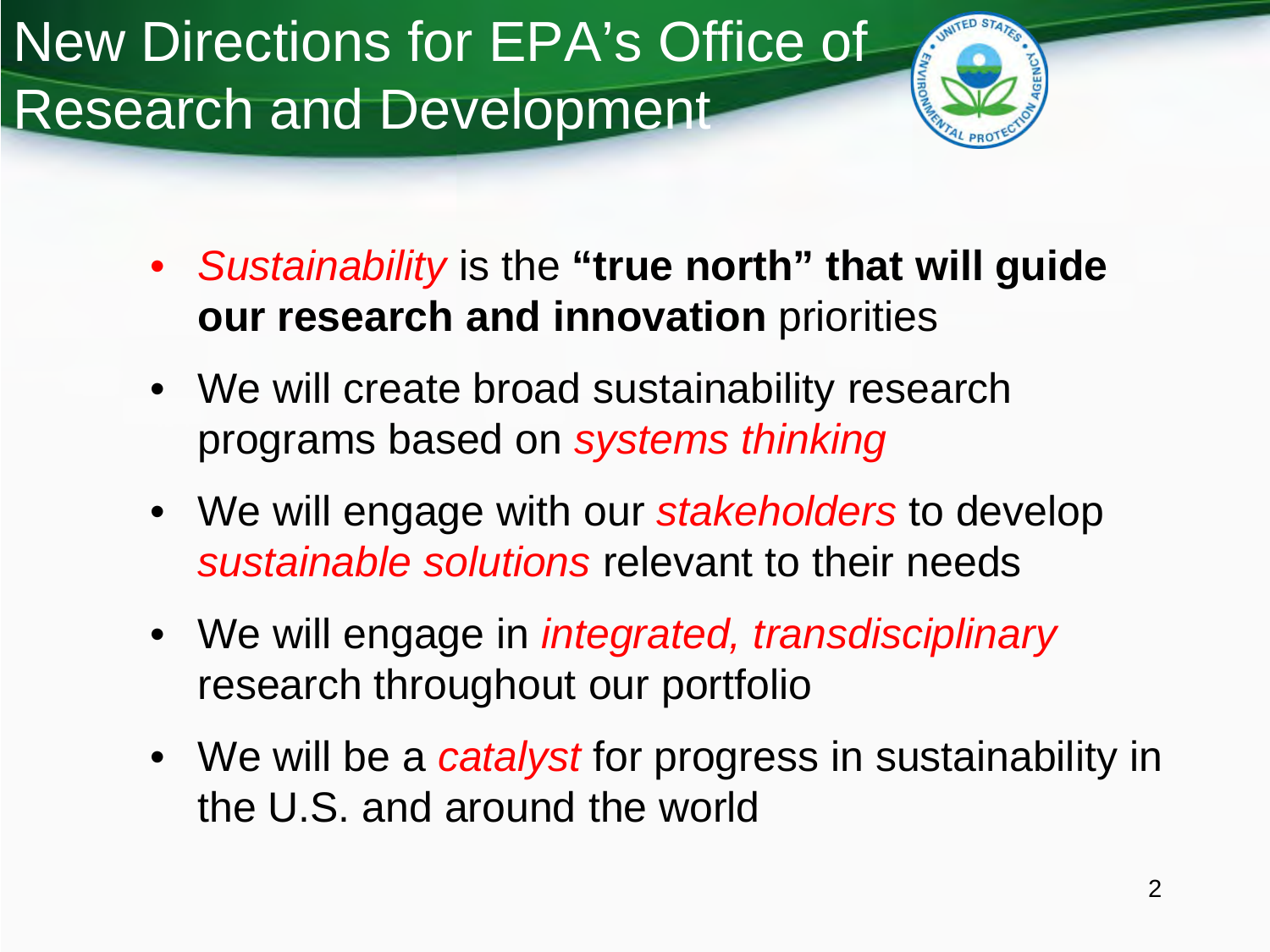# Sustainability & Systems Thinking





**Sustainability:** to create and maintain conditions, under which humans and nature can exist in productive harmony, that permit fulfilling the social, economic, and other requirements of present and future generations. *NEPA [1969] and Executive Order 3514 [2009]*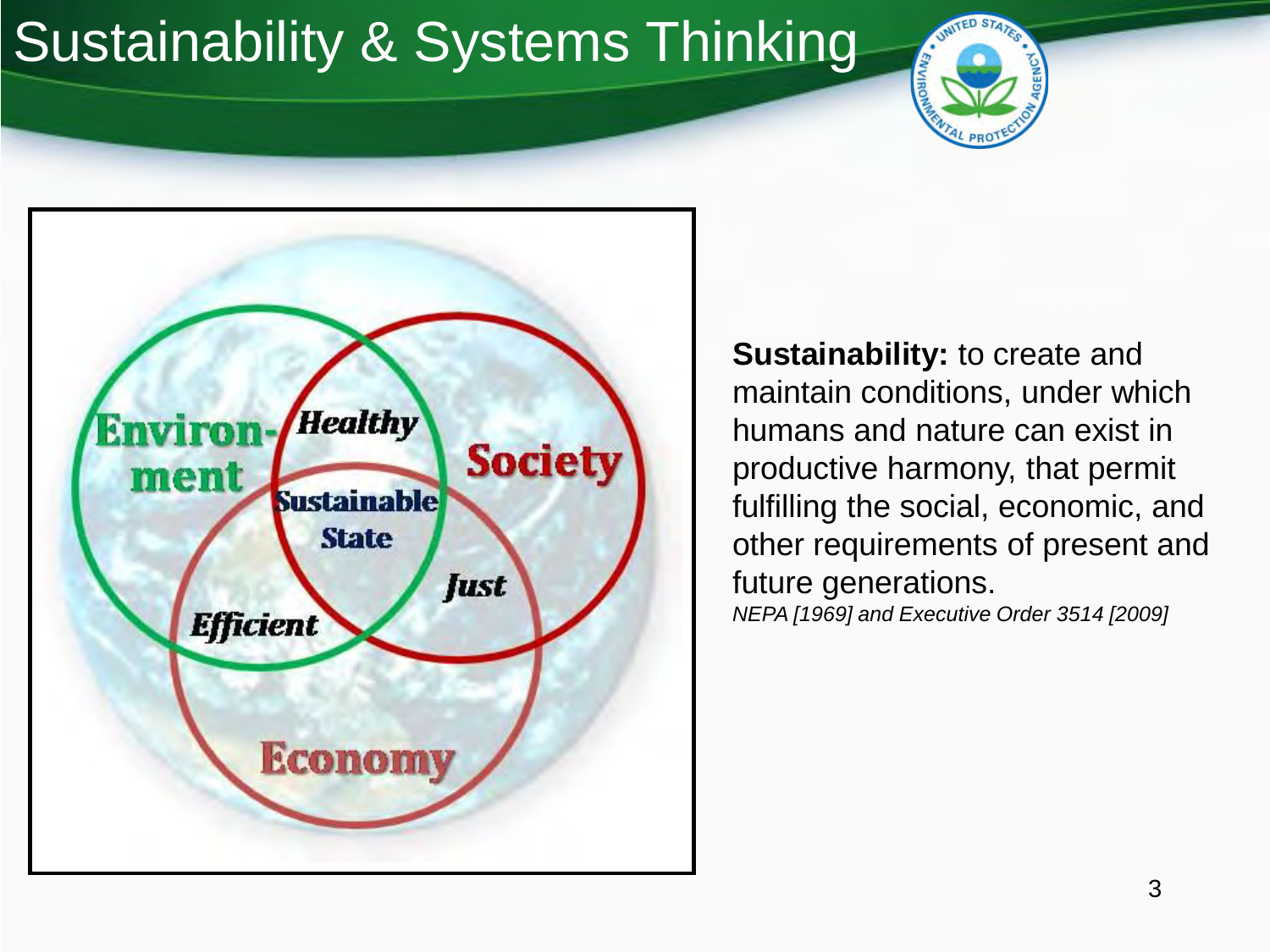## Sustainability and the US EPA (National Research Council 2011)





Evaluation

Integrated Assessment Modeling Sustainability Impact Assessment Tradeoffs/Synergy Analysis Decision Implementation

Environmental Justice Tools Present Condition and Future Scenario Tools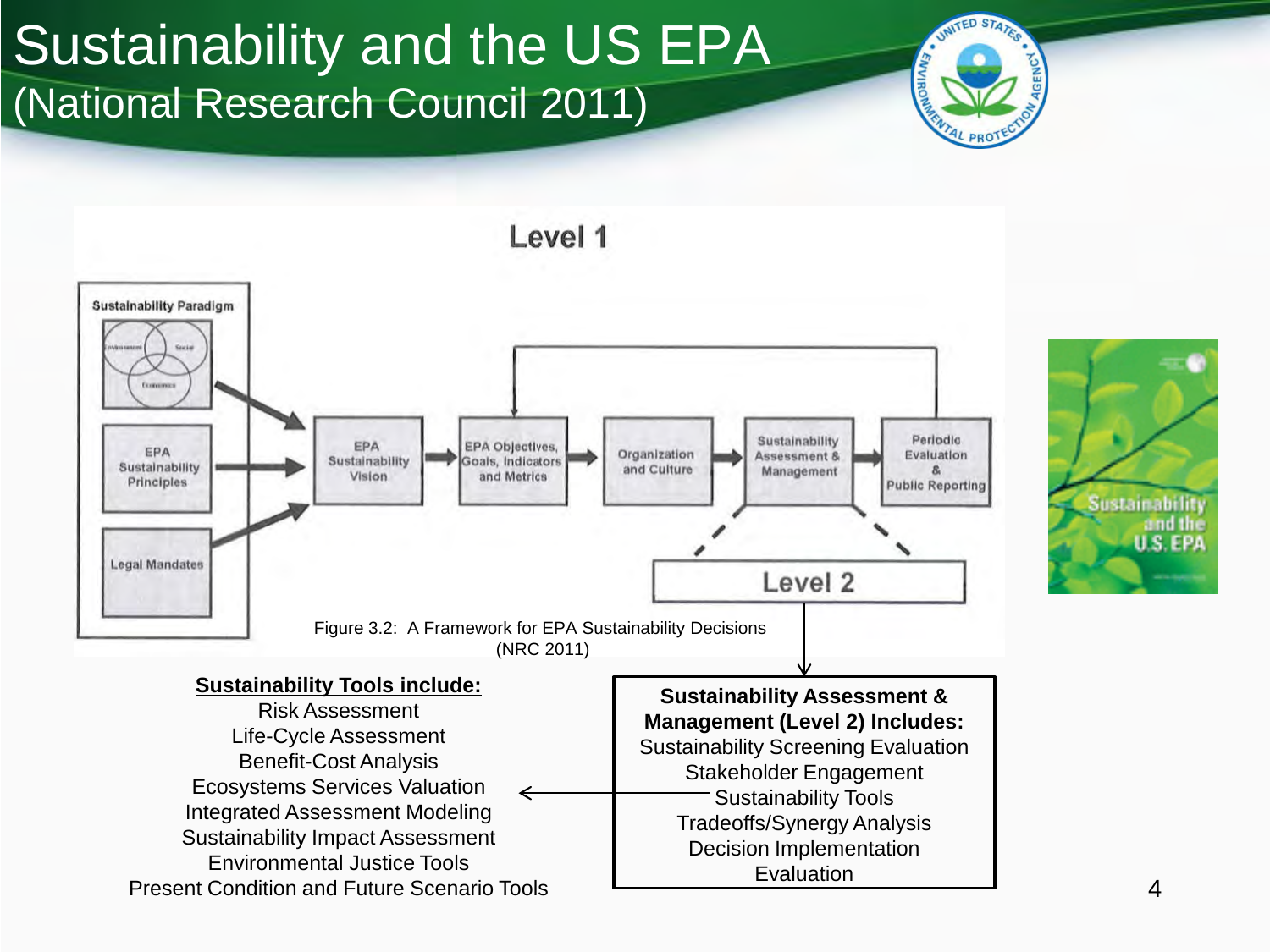# **Building Sustainability and Systems** Thinking into EPA Research



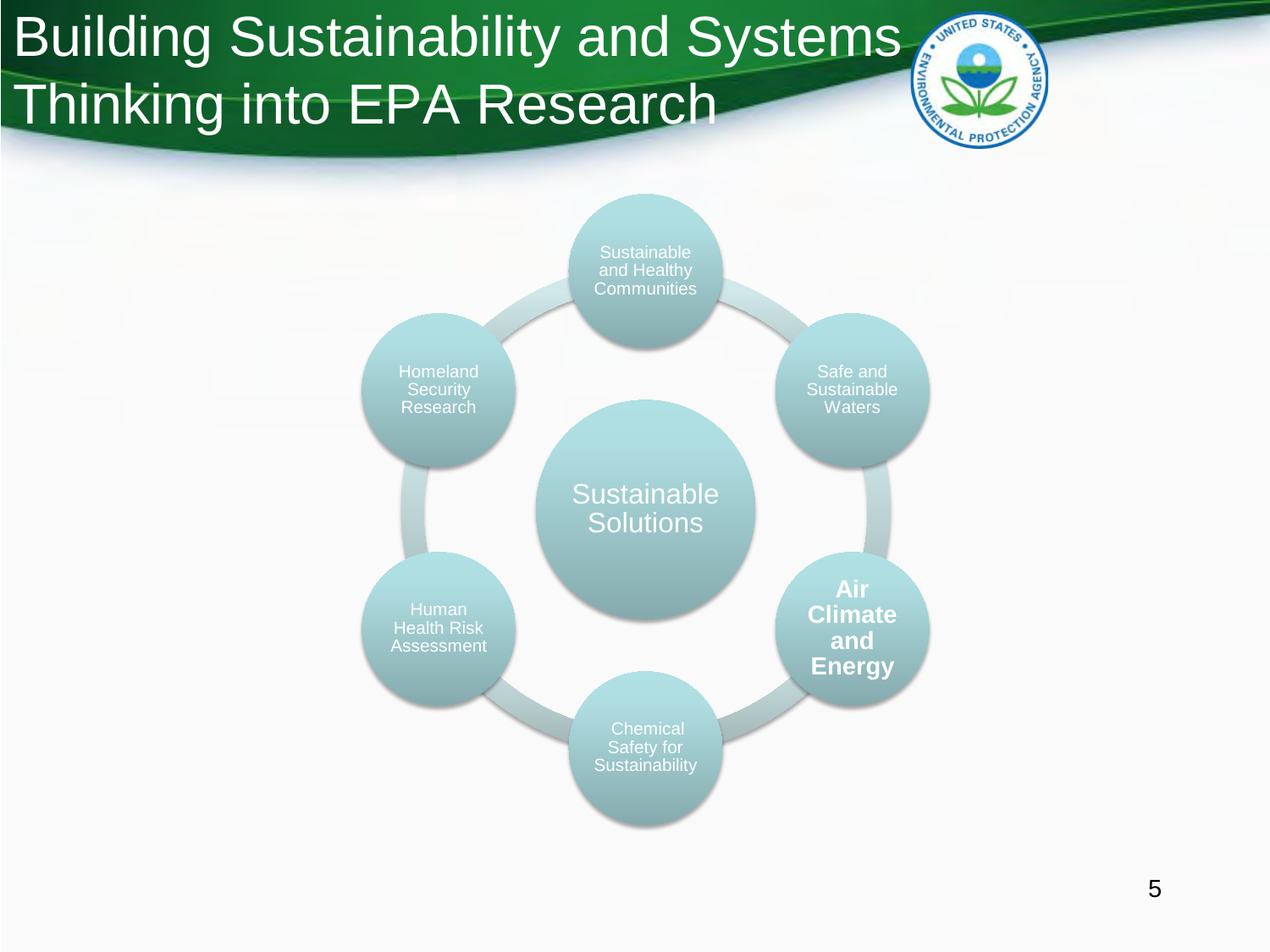#### **Earth Systems**



## **Climate**

Changes in: Temperature ∙ Extremes Precipitation ∙ Sea Level



**Ecosystems ∙ Watersheds**

#### **Human Health and Communities**

#### **Responses**

**Air**

Ambient Air Quality Pollutant Deposition

> Mitigation Prevention Adaptation

**Human Systems**

#### **Social Factors**

Population ∙ Public Health ∙ Economy Technology ∙ Transportation ∙ Behavior Water/Food Supply ∙ Land Use Change

#### **Responses**

Mitigation Prevention Adaptation

## **Energy**

**SCIENTIN** 

Emissions of Air **Pollutants** and Other Environmental **Stressors** 

Adapted from IPCC 2007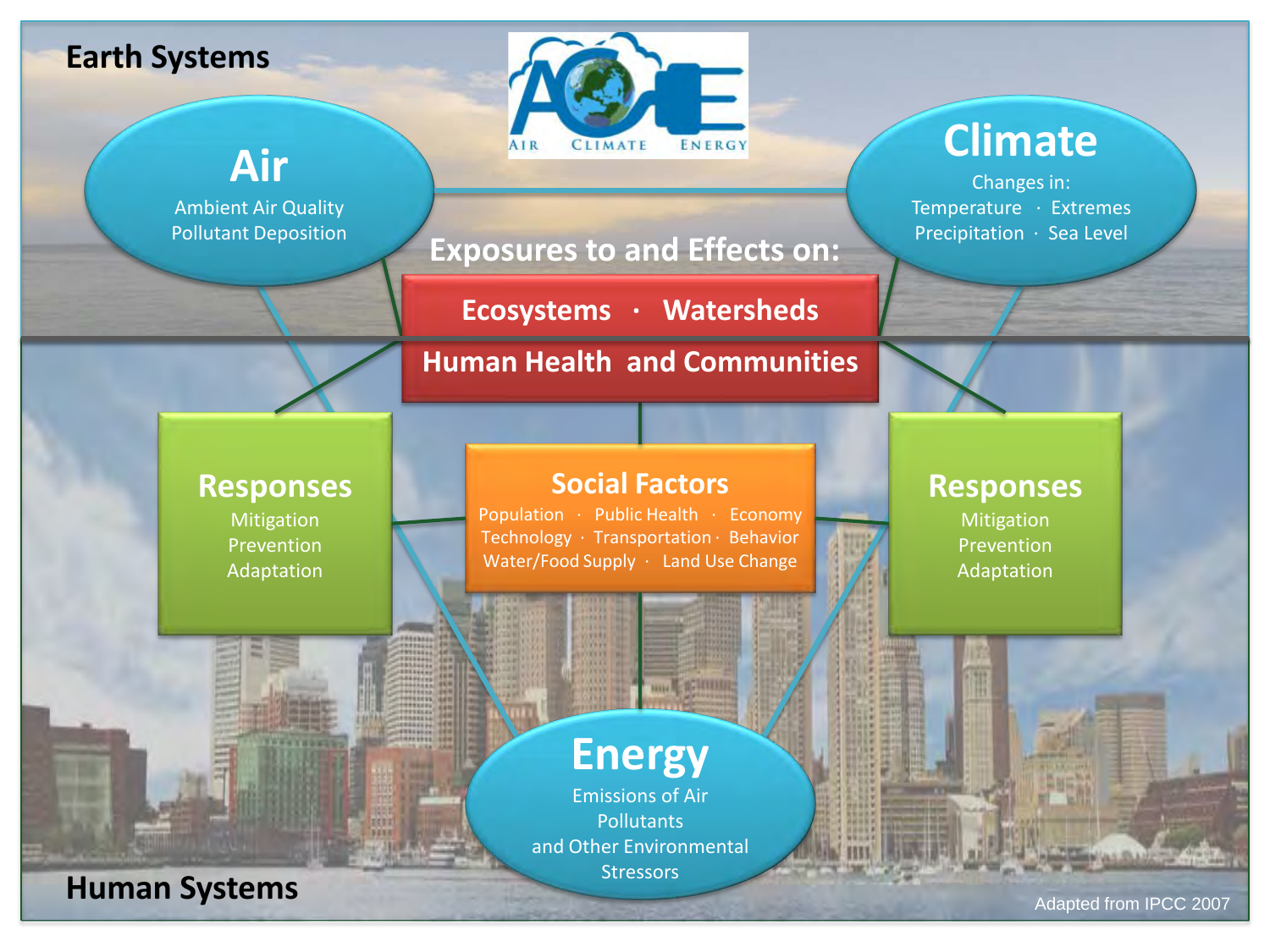

- The multipollutant nature of air pollution
- The impacts of climate change and the development and evaluation of sustainable adaptation and mitigation options
- The human health and environmental impacts of current and future energy alternatives
- The expanding and contracting scales of environmental problems that range from global to local
- The social, behavioral, and economic factors that influence the effectiveness of air quality and climate policies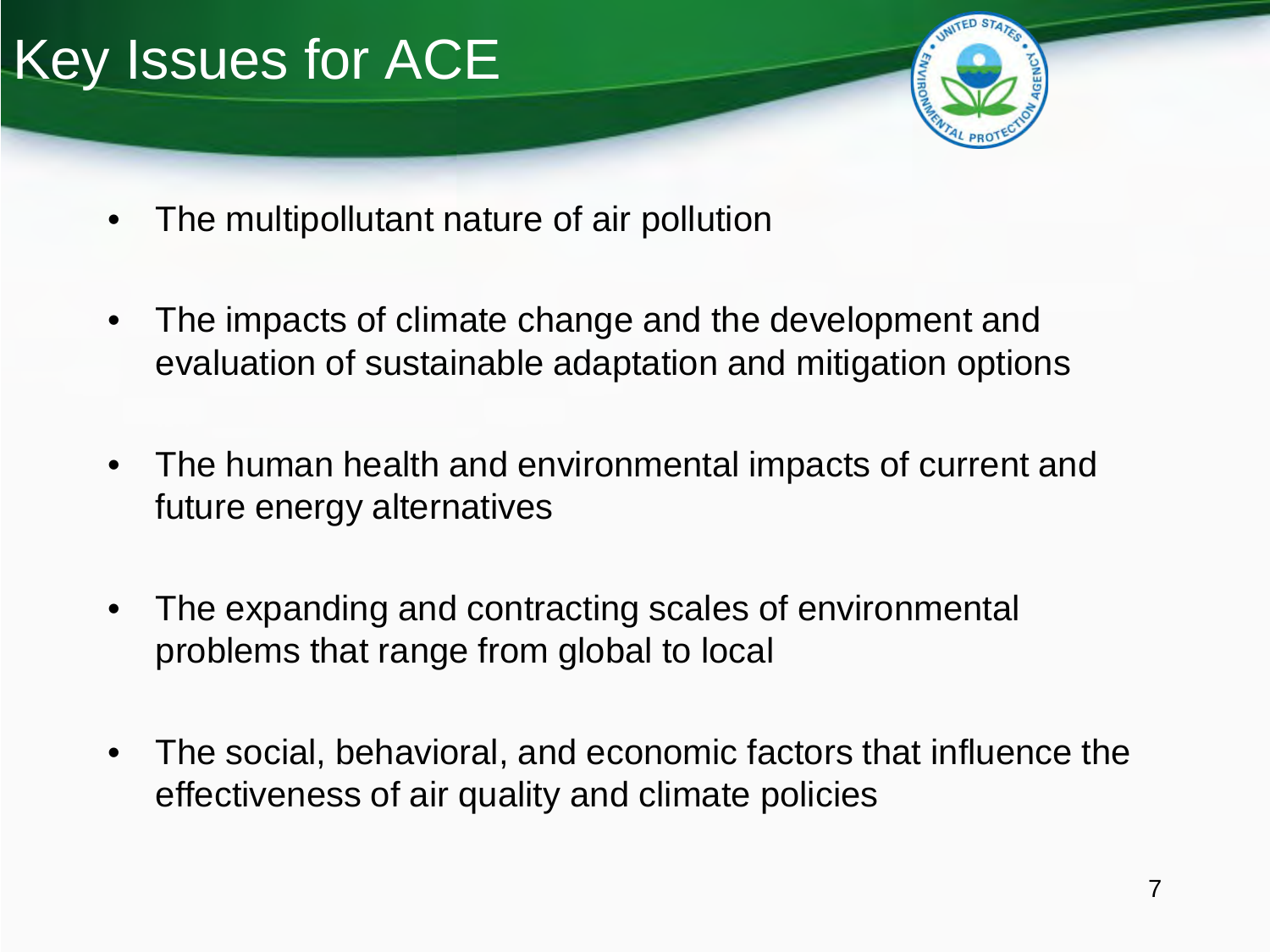# Evolution of ACE Research



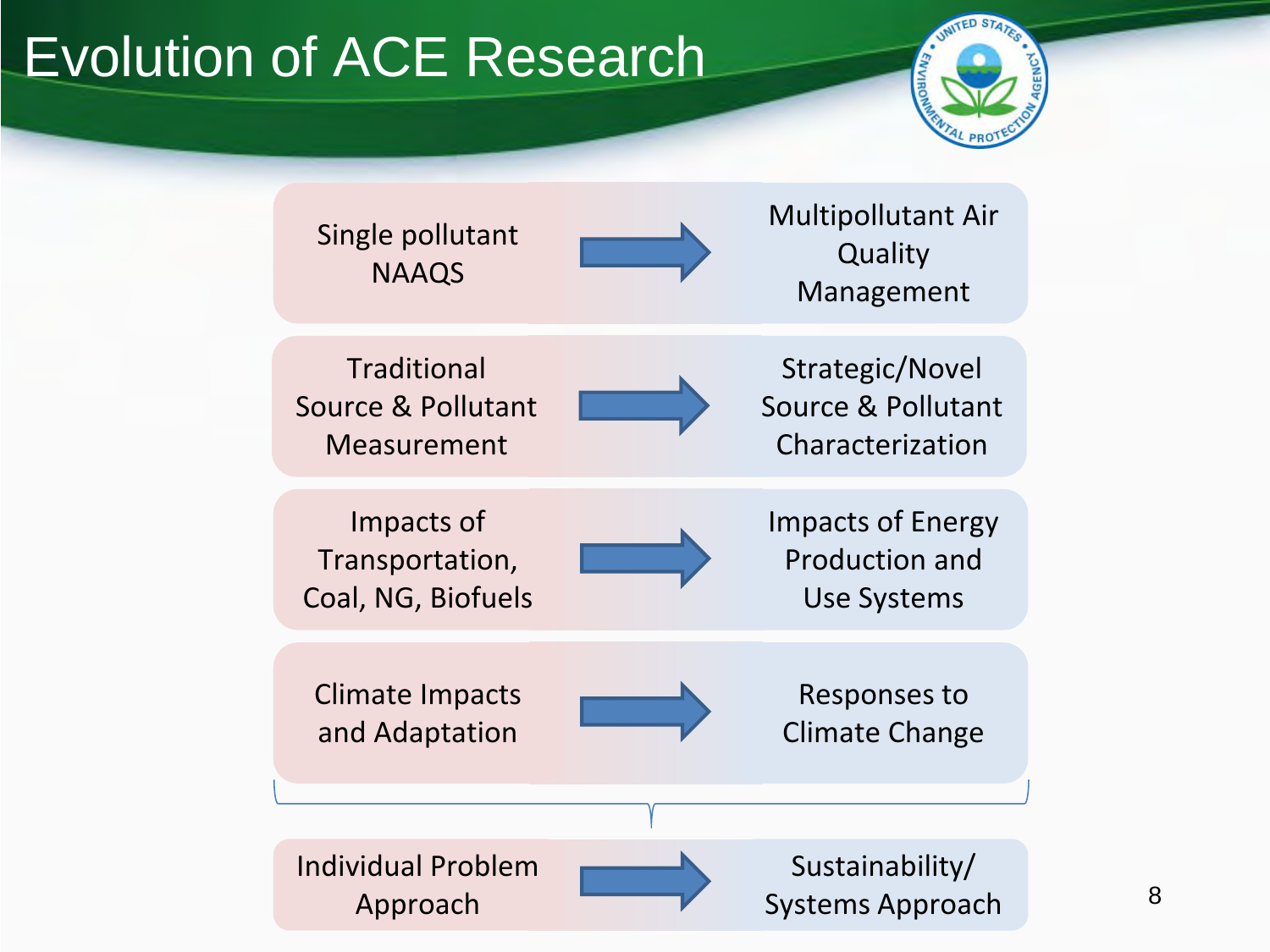## ACE Research Themes



#### **Assess Impacts**

Prevent and Reduce **Emissions** 

Respond to Changes in **Climate and Air** Quality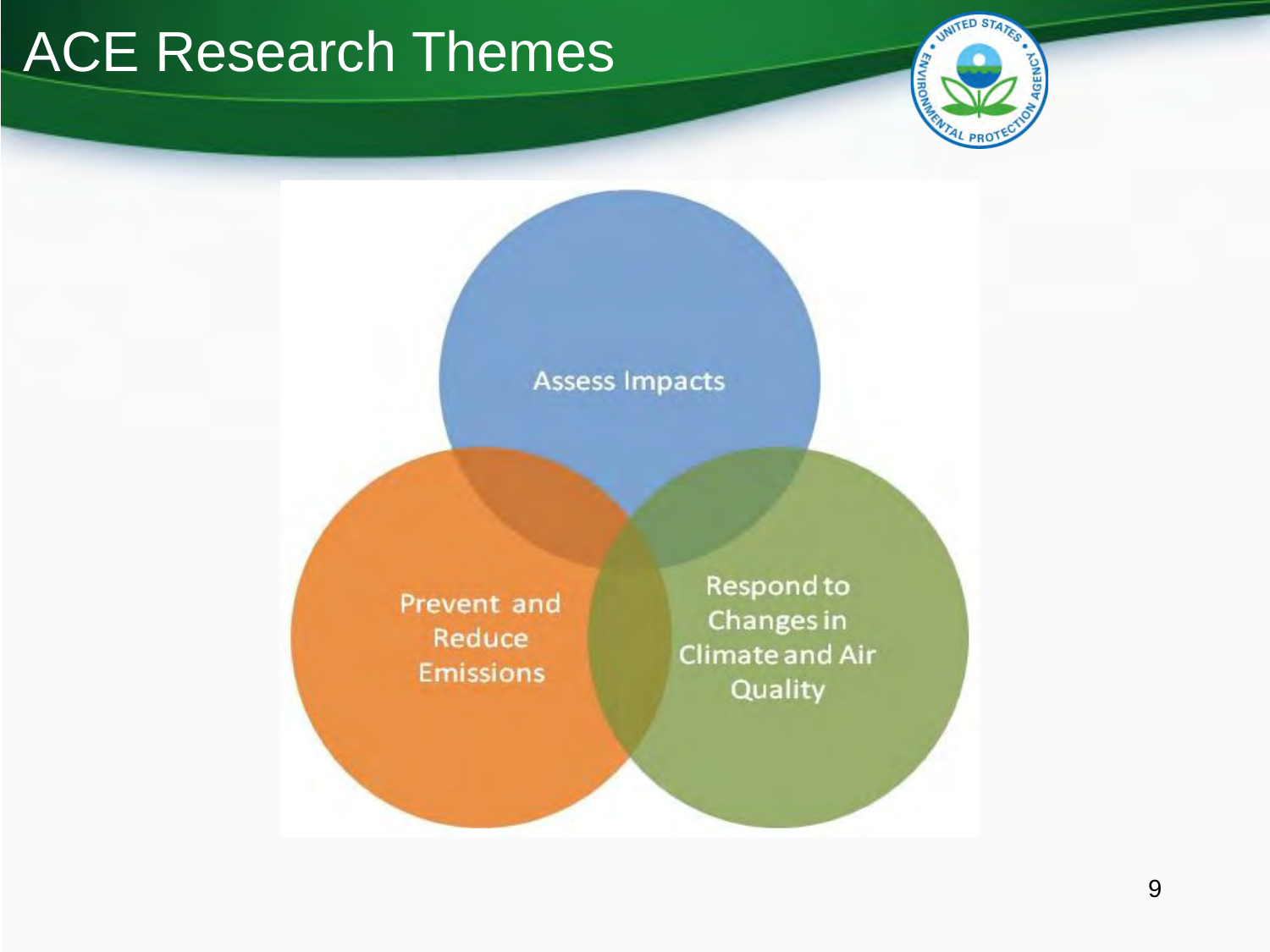#### **Assess Impacts**

Assess human and ecosystem exposures and effects associated with air pollutants and climate change at individual, community, regional, and global scales.

#### Objectives:

- o Inform the review of the NAAQS
- o Assess multipollutant exposures and effects
- o Innovative approaches to assess exposures and effects of pollutants in the atmosphere
- o Identify characteristics of populations and ecosystems susceptible to exposure to air pollutants and climate change





# ACE Theme 1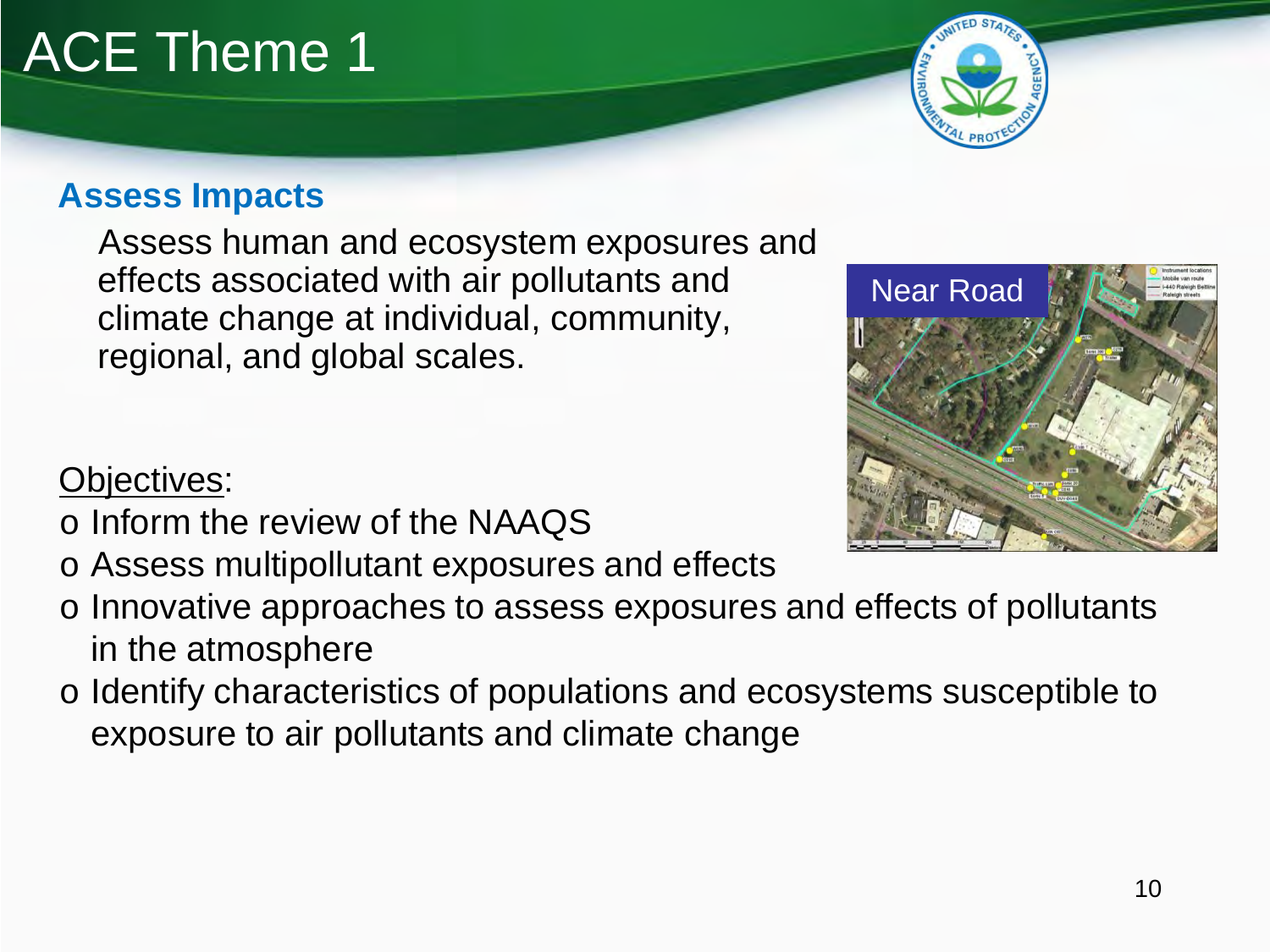# ACE Theme 2

## **Prevent and Reduce Emissions**

Provide data & tools to develop and evaluate approaches to prevent and reduce emissions of pollutants to the atmosphere, particularly environmentally sustainable, cost effective, and innovative multipollutant and sector-based approaches



### Objectives:

- o Support the management of air pollution problems at different scales of time and space
- o Support implementation of NAAQS
- o Innovative technologies to support AQ management strategies
- o Evaluate pollution reduction and prevention solutions
- o Develop methods and data for life-cycle analyses of alternative pollution reduction and energy options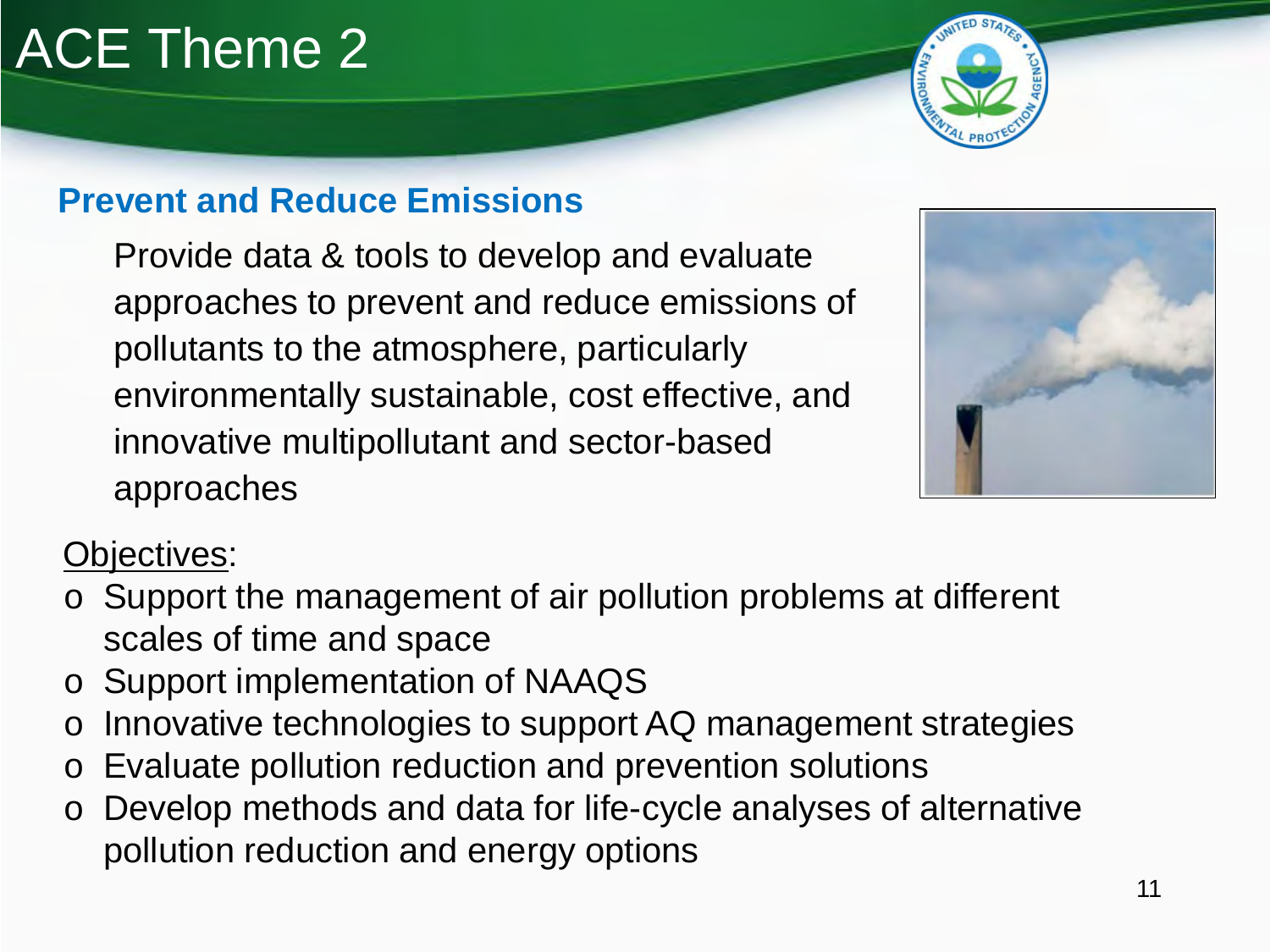# ACE Theme 3



## **Respond to Changes in Climate & Air Quality**

Provide human exposure and environmental modeling, monitoring, metrics and information needed by individuals, communities, and governmental agencies to adapt to the impacts of climate change and make informed public health decisions regarding air quality

#### Objectives:

- o Evaluate alternative adaptation strategies
- o Devise innovative methods to inform individualand community-level adaptation to climate change and decision making for air quality
- o Evaluate social, behavioral, and economic factors that influence adaptation strategies for climate change and decision making for air quality the contract of the contract of the contract of the contract of the contract of the contract of the co



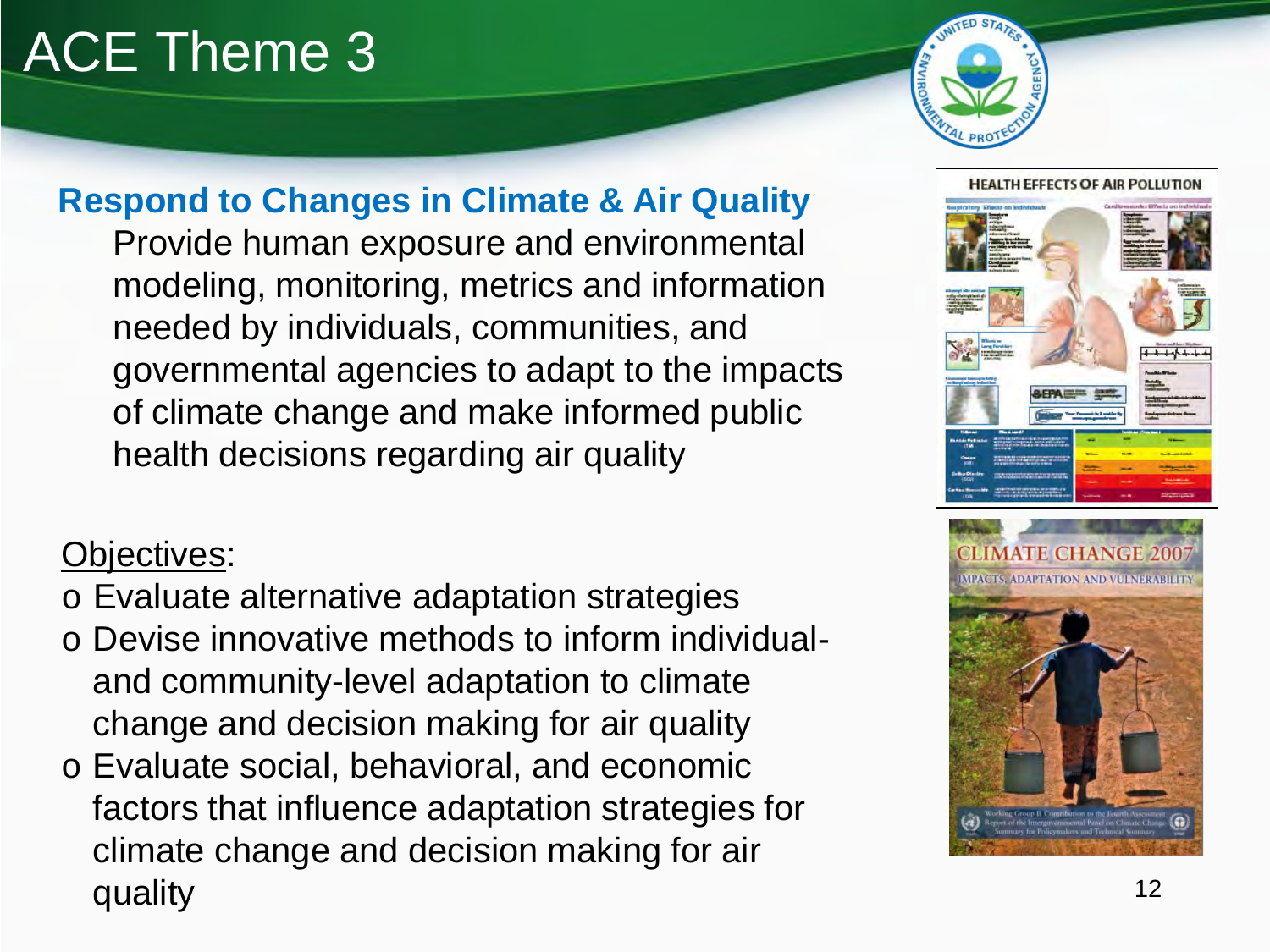# ACE Themes and Research Topics



### **ACE Framework**

Theme 1: Assess Impacts

Theme 2: Prevent / Reduce **Emissions** 

> Theme 3: Respond to **Changes**





Sustainable Solutions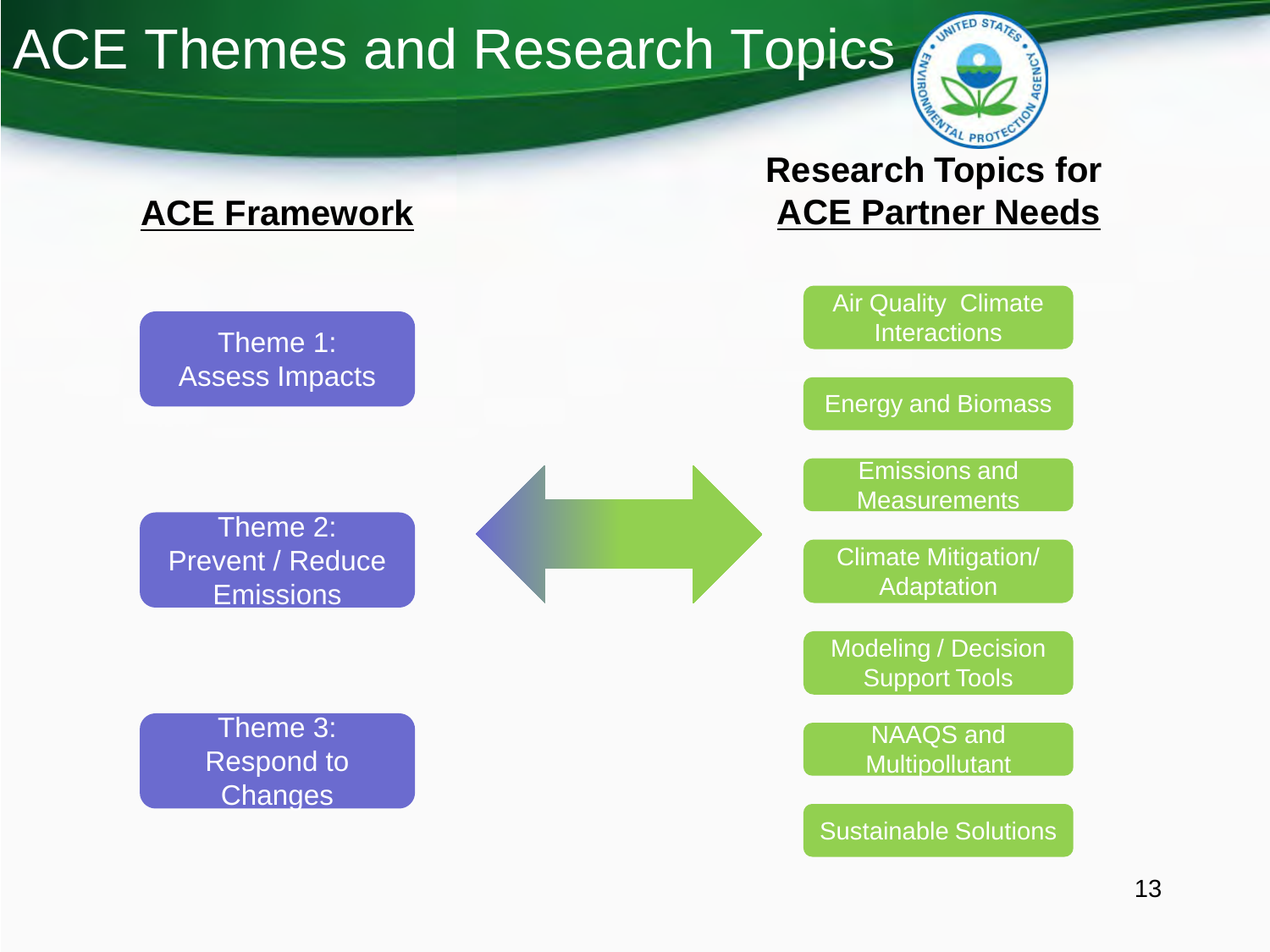## Proposed ACE Research Projects



| <b>ACE Topic Area</b>                | <b>ACE Project</b>                                                                                |
|--------------------------------------|---------------------------------------------------------------------------------------------------|
| Air Quality and Climate Interactions | Characterization of Relationships between Air Quality, Climate Change, and Adverse Health Effects |
|                                      | Net Climate and Air Quality Impacts                                                               |
| <b>Energy and Biomass</b>            | Protecting Human and Ecosystem Health in an Evolving Energy Landscape                             |
|                                      | Managing the Impacts of Emerging Bioenergy Pathways                                               |
| <b>Emission and Measurements</b>     | Methods for Measurement to Inform Policy Decisions                                                |
|                                      | <b>Improving Emissions Inventories</b>                                                            |
|                                      | <b>Changing the Paradigm for Air Pollution Monitoring</b>                                         |
| <b>Mitigation and Adaptation</b>     | Vulnerable People and Ecosystems                                                                  |
|                                      | Climate change impacts, at national, regional, and local scales                                   |
|                                      | Developing Sustainabile Climate Adaptation and Mitigation Approaches                              |
| Modeling and Decision Support Tools  | Local- to Urban- to State-Scale MP Air Quality Models                                             |
|                                      | Regional- to Continental-Scale MP Air Quality Modeling                                            |
|                                      | Modeling Air Quality impacts on Pollutant Deposition and Water Quality                            |
|                                      | Hemispheric- to Global-Scale MP Air Quality and Climate Models                                    |
|                                      | Predictive Modeling of Population Variability in Biomarkers                                       |
|                                      | <b>One Environmental Modeling System</b>                                                          |
| <b>NAAQS and Multipollutant</b>      | Human exposure and effects of air pollutant mixtures and NAAQS pollutants                         |
|                                      | Multipollutant exposures to understand impacts of mixtures on health effects                      |
|                                      | Climate change/health impacts and controls related to sources and atmospheric transformations     |
|                                      | Near-source impacts and mitigation options                                                        |
|                                      | Susceptible populations to exposures to pollutant mixtures                                        |
|                                      | Methodologies to better understand multipollutant exposures and health effects                    |
|                                      | Atmospheric deposition tools to inform secondary NAAQS                                            |
| <b>Sustainable Solutions</b>         | <b>Green Chemistry to Develop Alternatives for Air Toxic Chemicals</b>                            |
|                                      | Sustainability Metrics and Indicators across Sectors, Systems and Communities                     |

Note: Bolded Projects are potential ACE Signature Projects because they embody the strategic evolution of the ACE program towards sustainable solutions, systems analysis, innovation and integration,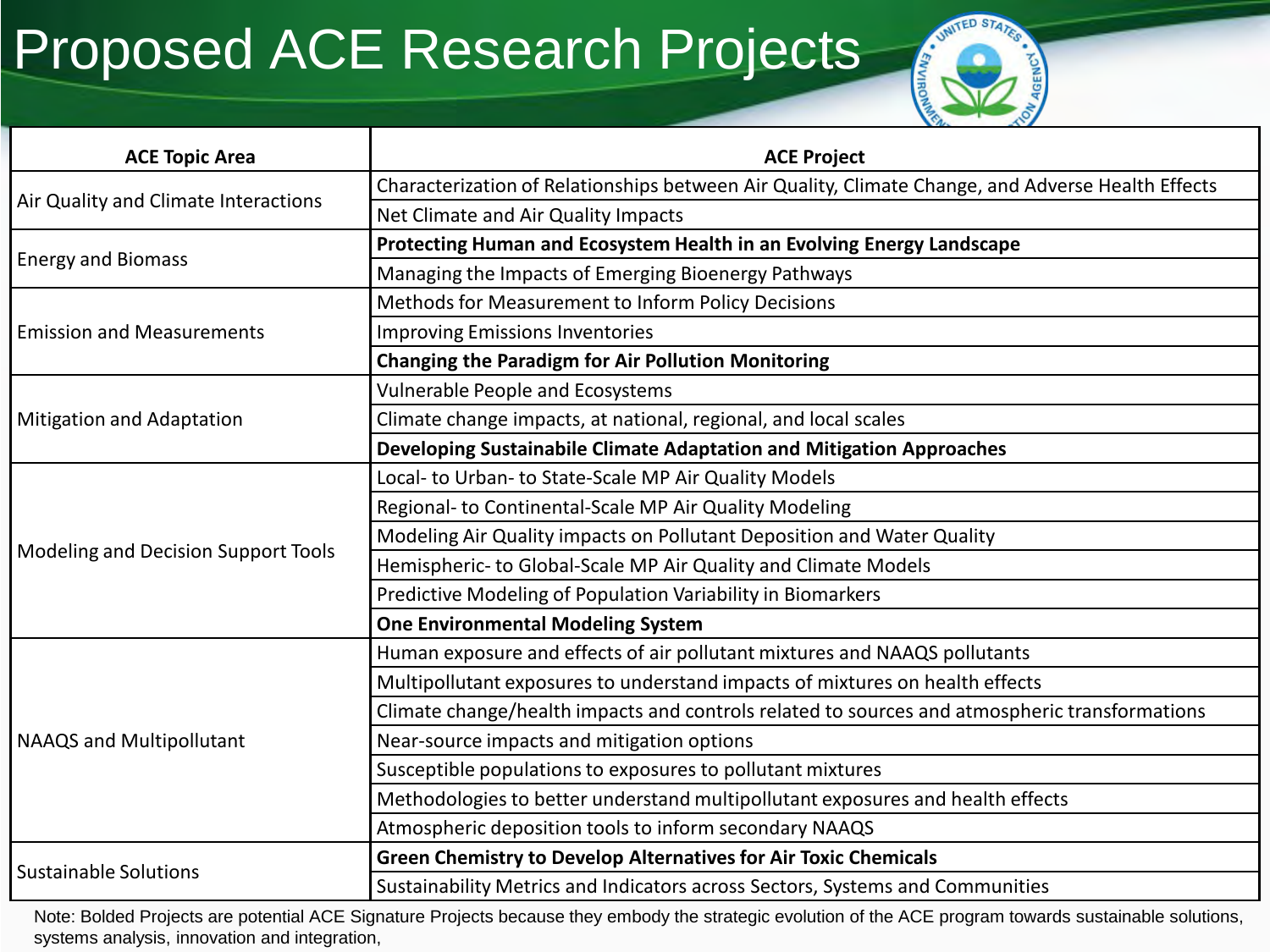Example: Systems Modeling of Environmental Impacts of Technology Change with **MARKet ALlocation (MARKAL)** 



### MARKAL Inputs:

- Future-year energy service demands
- Primary energy resource supplies
- Current & future technology characteristics
- Emissions and energy policies



•Through linear optimization MARKAL finds the least cost set of technologies

## MARKAL Outputs:

- Technology penetrations for meeting industrial, residential, commercial, and transportation demands
- Fuel use by type and region
- Sectoral and system-wide emissions
- Marginal fuel and emissions reduction prices